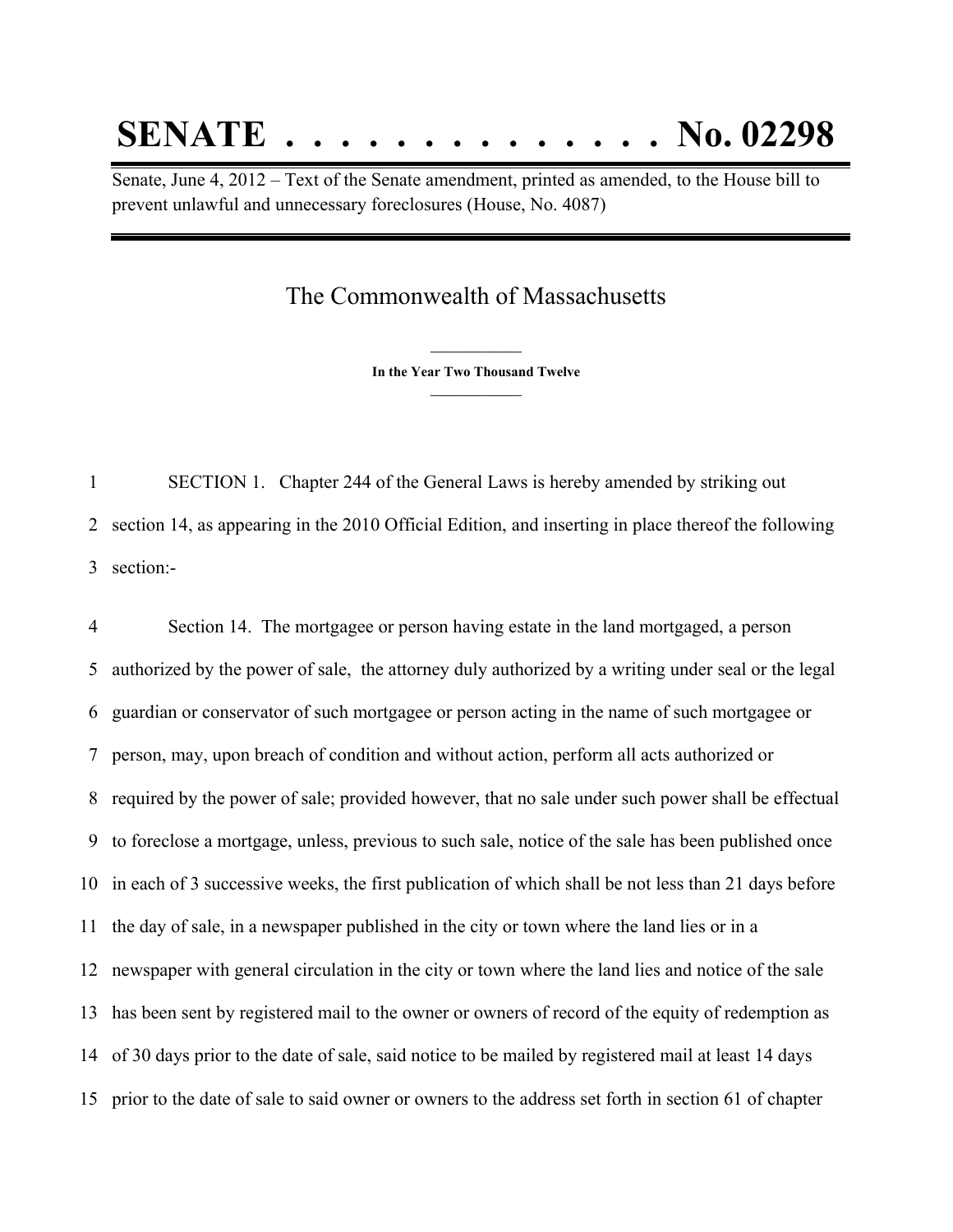185, if the land is then registered or, in the case of unregistered land, to the last address of the owner or owners of the equity of redemption appearing on the records of the holder of the mortgage, if any, or if none, to the address of the owner or owners as given on the deed or on the petition for probate by which the owner or owner's acquired title, if any, or if in either case no owner appears, then mailed by registered mail to the address to which the tax collector last sent the tax bill for the mortgaged premises to be sold, or if no tax bill has been sent for the last preceding 3 years, then mailed by registered mail to the address of any of the parcels of property in the name of said owner of record which are to be sold under the power of sale and unless a copy of said notice of sale has been sent by registered mail to all persons of record as of 30 days prior to the date of sale holding an interest in the property junior to the mortgage being foreclosed, said notice to be mailed at least 14 days prior to the date of sale to each such person at the address of such person set forth in any document evidencing the interest or to the last address of such person known to the mortgagee. Any person of record as of 30 days prior to the date of sale holding an interest in the property junior to the mortgage being foreclosed may waive at any time, whether prior or subsequent to the date of sale, the right to receive notice by mail to such person under this section and such waiver shall constitute compliance with such notice requirement for all purposes. If no newspaper is published in such city or town, or if there is no newspaper with general circulation in the city or town where the land lies, notice may be published in a newspaper published in the county where the land lies, and this provision shall be implied in every power of sale mortgage in which it is not expressly set forth. A newspaper which by its title page purports to be printed or published in such city, town or county, and having a circulation in that city, town or county, shall be sufficient for the purposes of this section.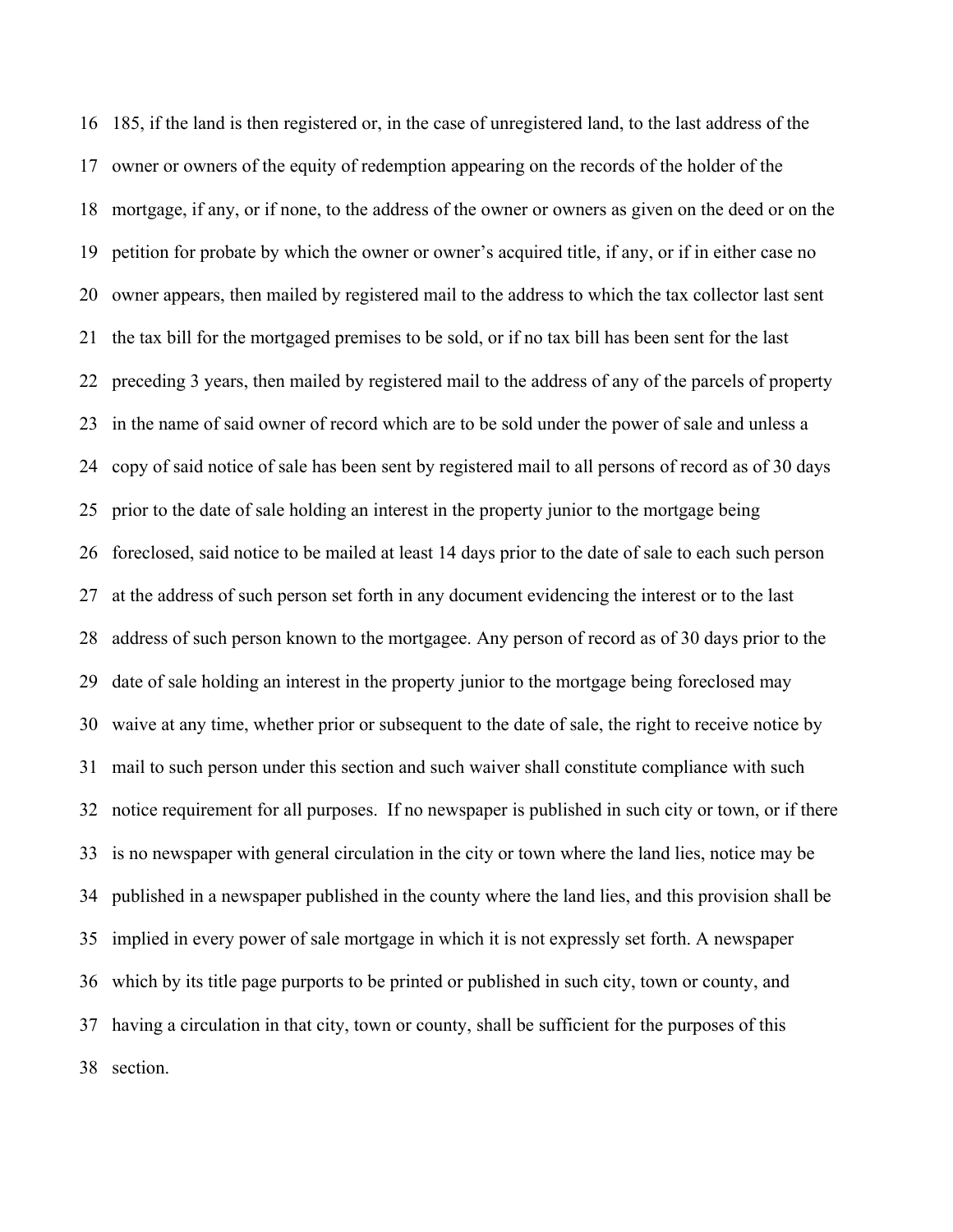| 39 | The following form of foreclosure notice may be used and may be altered as                        |
|----|---------------------------------------------------------------------------------------------------|
| 40 | circumstances require; but nothing in this section shall be construed to prevent the use of other |
|    | 41 forms.                                                                                         |
| 42 | (Form.)                                                                                           |
| 43 | MORTGAGEE'S SALE OF REAL ESTATE.                                                                  |
| 44 | By virtue and in execution of the Power of Sale contained in a certain mortgage given             |
|    | 45 by to dated and recorded with                                                                  |
|    | 46                                                                                                |
| 47 | Deeds, Book, page, of which mortgage the undersigned is the present                               |
|    | 48 holder,                                                                                        |
| 49 | (If by assignment, or in any fiduciary capacity, give reference to the assignment or              |
| 50 | assignments recorded with Deeds, Book, page, of which mortgage the                                |
| 51 | undersigned is the present holder,)                                                               |
| 52 | for breach of the conditions of said mortgage and for the purpose of foreclosing the same         |
| 53 | will be sold at Public Auction ato'clock, M. on the day of A.D.                                   |
| 54 |                                                                                                   |
| 55 | (In case of partial releases, state exceptions.)                                                  |
| 56 | To wit: "(Description as in the mortgage, including all references to title, restrictions,        |
| 57 | encumbrances, etc., as made in the mortgage.)"                                                    |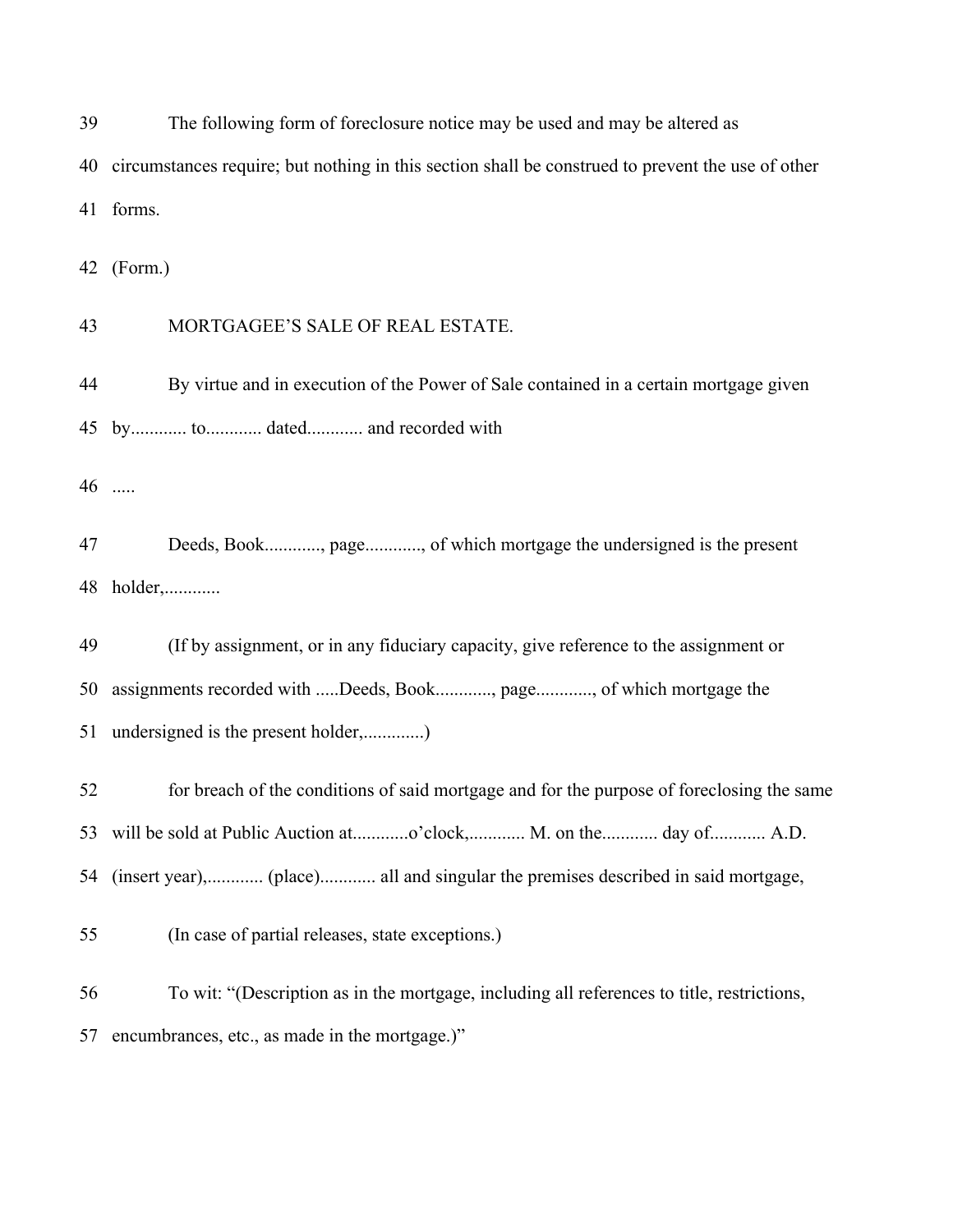Terms of sale: (State here the amount, if any, to be paid in cash by the purchaser at the time and place of the sale, and the time or times for payment of the balance or the whole as the case may be.)

Other terms to be announced at the sale.

(Signed)

Present holder of said mortgage.\_\_\_

 A notice of sale in the above form, published under the power in the mortgage and this chapter, together with such other or further notice, if any, as is required by the mortgage, shall be a sufficient notice of the sale and the premises shall be deemed to have been sold and the deed thereunder shall convey the premises, subject to and with the benefit of all restrictions, easements, improvements, outstanding tax titles, municipal or other public taxes, assessments, liens or claims in the nature of liens, and existing encumbrances of record created prior to the mortgage, whether or not reference to such restrictions, easements, improvements, liens or encumbrances is made in the deed; provided however, that no purchaser at the sale shall be bound to complete the purchase if there are encumbrances, other than those named in the mortgage and included in the notice of sale, which are not stated at the sale and included in the auctioneer's contract with the purchaser.

 For purposes of this section and section 21 of chapter 183, in the event a mortgagee holds a mortgage under an assignment no notice under this section shall be valid unless (i) at the time such notice is mailed, a valid affidavit, an assignment, or a chain of assignments, evidencing the assignment of the mortgage to the foreclosing mortgagee has been duly recorded in the registry of deeds for the county or district where the land lies and (ii) the recording information for all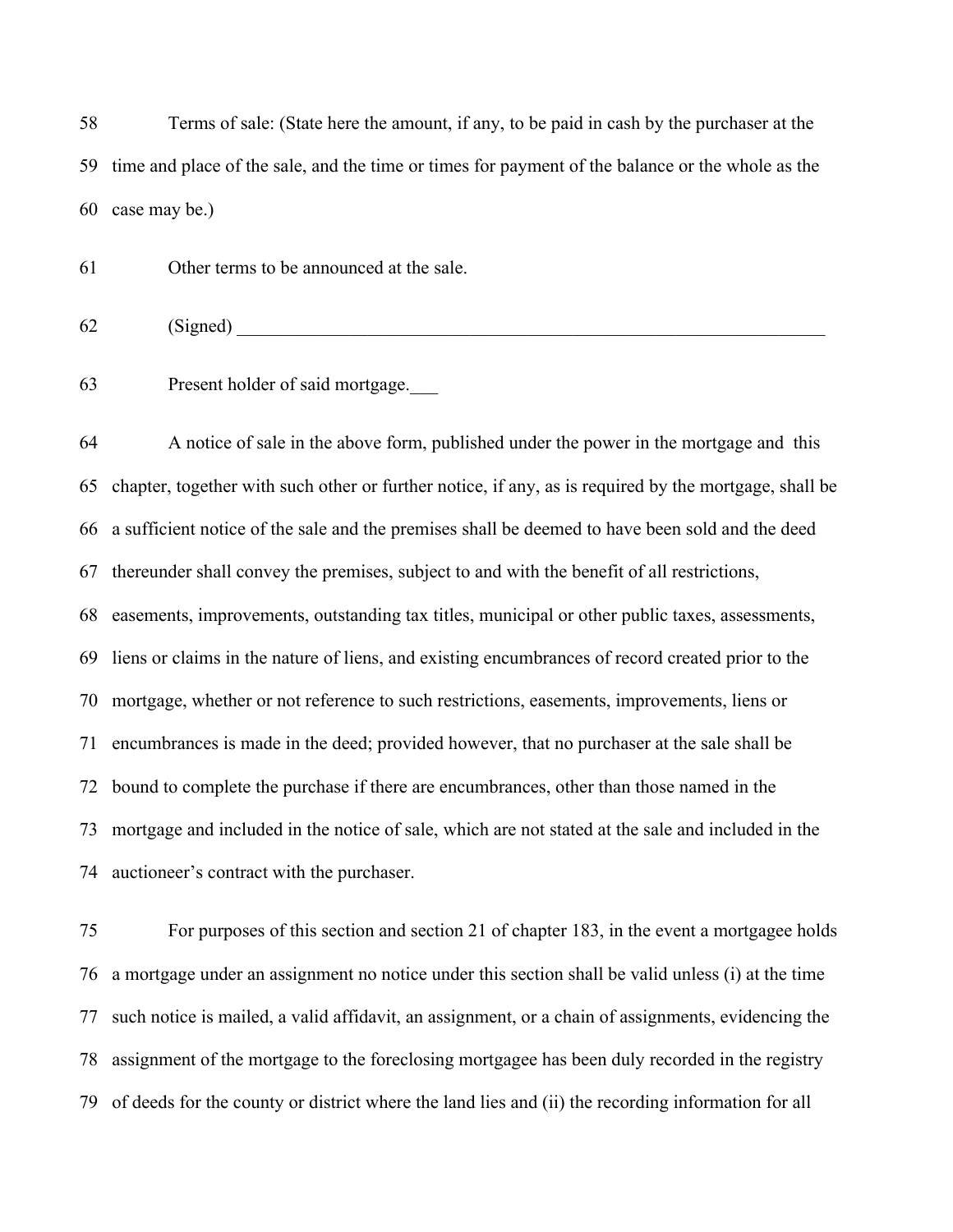recorded assignments is referenced in the notice of sale required in this section. The notice shall not be defective if any holder within the chain of assignments either changed its name or merged into another entity during the time it was the mortgage holder; provided, that recited within the body of the notice is the fact of any merger, consolidation, amendment, conversion or acquisition of assets causing the change in name or identity, the recital of which shall be conclusive in favor of any bona fide purchaser, mortgagee, lienholder or encumbrancer of value relying in good faith on such recital.

 SECTION 2. Said chapter 244 is hereby further amended by inserting after section 35A the following 3 sections:-

 Section 35B. (a) As used in this section, the following words shall, unless the context clearly requires otherwise, have the following meanings:-

 "Affordable monthly payment", monthly payments on a mortgage loan, which, taking into account the borrower's current circumstances, including verifiable income, debts, assets and obligations enable a borrower to make the payments. "Borrower", a mortgagor of a mortgage loan.

 "Certain mortgage loan," a loan to a natural person made primarily for personal, family or household purposes secured wholly or partially by a mortgage on an owner-occupied residential property with 1 or more of the following loan features: (i) an introductory interest rate granted for a period of 3 years or less and such introductory rate is at least 2 per cent lower than the fully indexed rate, (ii) interest-only payments for any period of time, except in the case where the mortgage loan is an open-end home equity line of credit or is a construction loan, (iii) a payment option feature, where any 1 of the payment options is less than principal and interest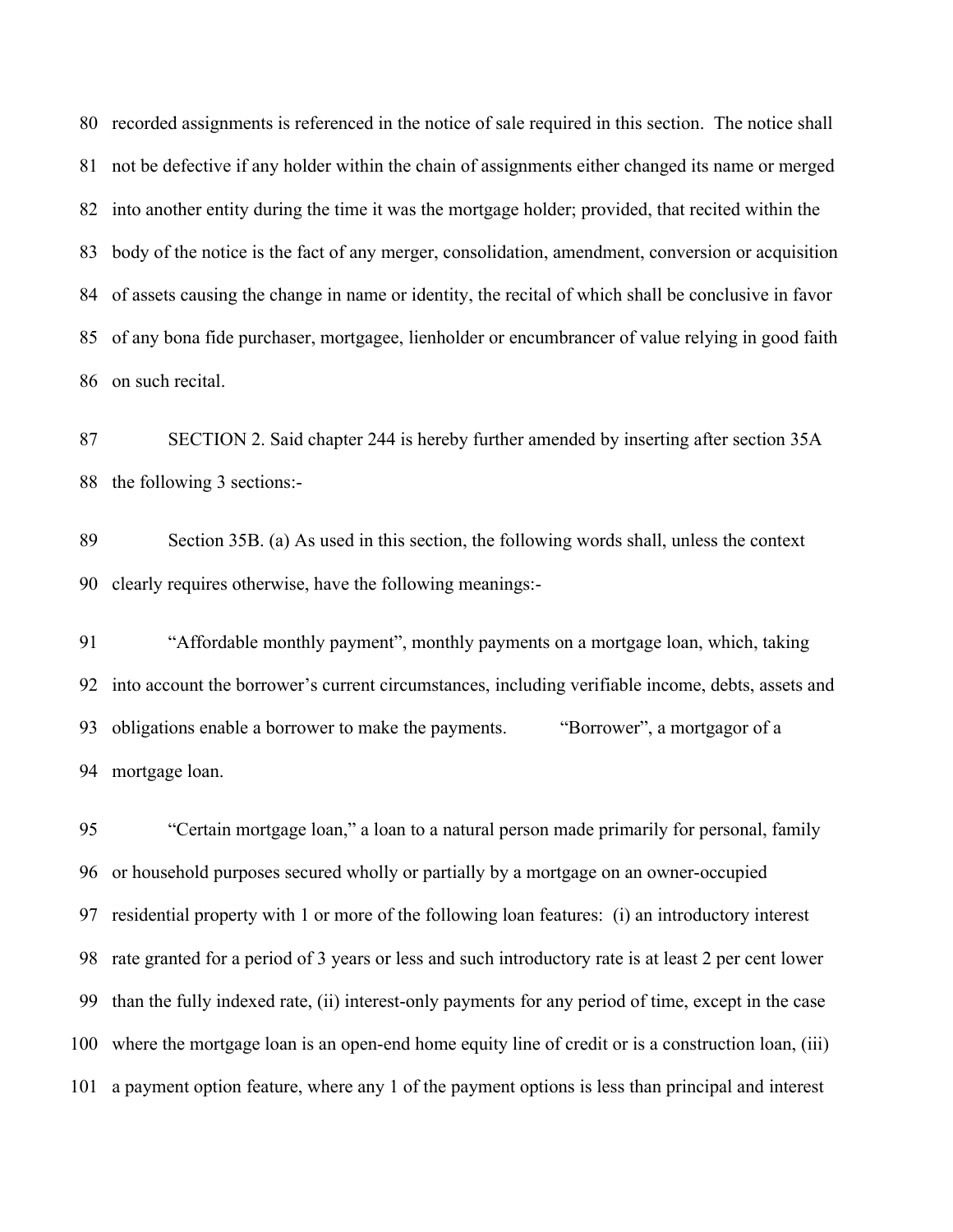fully amortized over the life of the loan, (iv) the loan did not require full documentation of income or assets, (v) prepayment penalties that exceed section 56 of chapter 183 or applicable federal law, (vi) the loan was underwritten with a loan-to-value ratio at or above 90 per cent and the ratio of the borrower's debt, including all housing-related and recurring monthly debt, to the borrower's income exceeded 38 per cent or (vii) the loan was underwritten as a component of a loan transaction, in which the combined loan-to-value ratio exceeded 95 per cent; provided, however that a loan shall be a certain mortgage loan if, after the performance of reasonable due diligence, a creditor is unable to determine whether the loan has 1 or more of the loan features in clause (i) through (vii), inclusive.

 "Creditor", a person or entity that holds or controls, partially, wholly, indirectly, directly or in a nominee capacity, a mortgage loan securing an owner-occupied residential property, including, but not limited to, an originator, holder, investor, assignee, successor, trust, trustee, nominee holder, mortgage electronic registration system or mortgage servicer, including the Federal National Mortgage Association or the Federal Home Loan Mortgage Corporation; provided, that "creditor" shall also include any servant, employee or agent of a creditor.

 "Creditor's representative", a person who has the authority to negotiate and approve the terms of and modify a mortgage loan, under a servicing agreement.

 "Modified mortgage loan", a mortgage modified from its original terms including, but not limited to, a loan modified under 1 of the following: (i) the Home Affordable Modification Program (ii) the Federal Deposit Insurance Corporation's Loan Modification Program, (iii) any modification program that a lender uses which is based on accepted principles and the safety and soundness of the institution and authorized by the National Credit Union Administration, the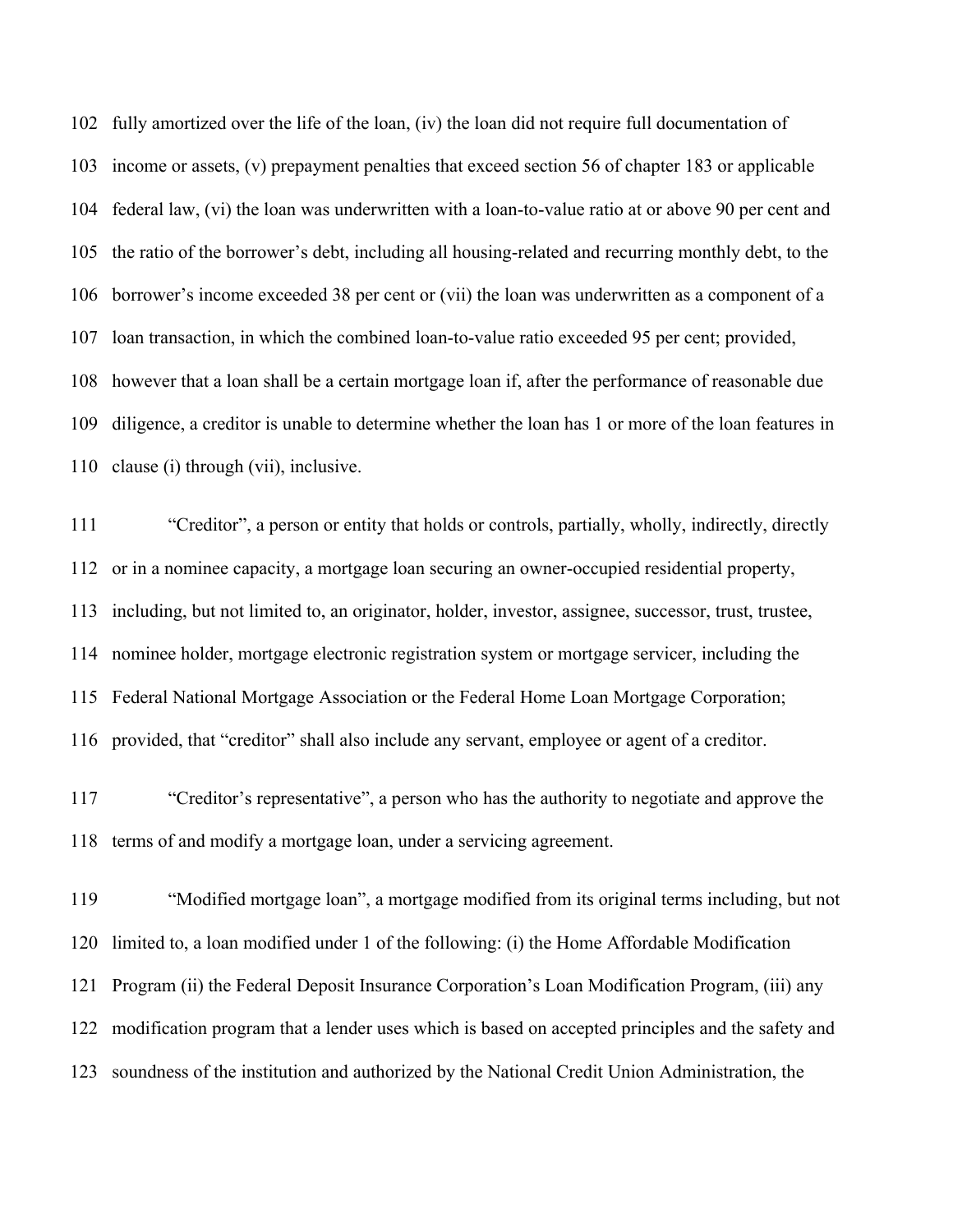division of banks or any other instrumentality of the commonwealth, (iv) the Federal Housing Administration or (v) a similar federal loan modification plan; provided however, that if a particular federal or state loan modification program applies to the loan, the creditor shall, at a minimum, perform the net present value analysis for the loan under the applicable federal or state modification program.

 "Mortgage loan", a loan to a natural person made primarily for personal, family or household purposes secured wholly or partially by a mortgage on residential property.

 "Net present value", the present net value of a residential property based on a calculation using 1 of the following: (i) the federal home affordable modification program base net present value model, (ii) the Federal Deposit Insurance Corporation's loan modification program, (iii) the Massachusetts Housing Finance Agency's loan program used solely by the agency to compare the expected economic outcome of a loan with or without a modified mortgage loan or (iv) any model approved by the division of banks to consider the total present value of a series of future cash flows relative to a mortgage loan.

 "Residential property", real property located in the commonwealth, on which there is a dwelling house with accommodations for 4 or fewer separate households and occupied, or to be occupied, in whole or in part by the obligor on the mortgage debt; provided, however, that residential property shall be limited to the principal residence of a person; provided, further, that residential property shall not include an investment property or residence other than a primary residence; provided, further, that residential property shall not include residential property taken in whole or in part as collateral for a commercial loan; and provided, further, that residential property shall not include a property subject to condemnation or receivership..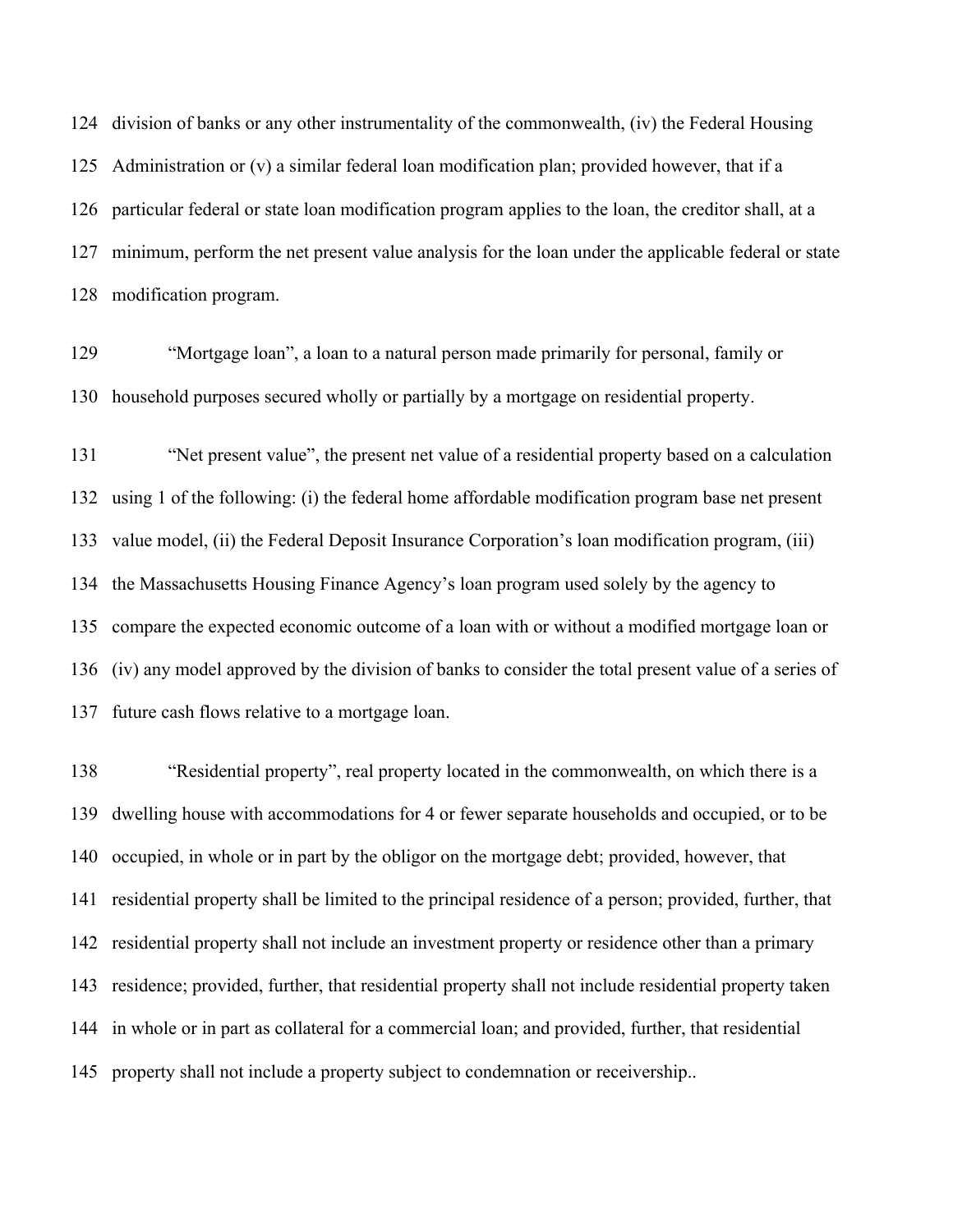(b) A creditor shall not publish notice of a foreclosure sale, as required by section 14, upon certain mortgage loans unless it has first taken reasonable steps and made a good faith effort to avoid foreclosure. A creditor shall have taken reasonable steps and made a good faith effort to avoid foreclosure if the creditor has considered: (i) an assessment of the borrower's ability to make an affordable monthly payment, (ii) the net present value of receiving payments under a modified mortgage loan as compared to the anticipated net recovery following foreclosure and (iii) the interests of the creditor, including, but not limited to, investors.

 (1) Except as otherwise specified in a contract, a servicer of pooled residential mortgages may determine whether the net present value of the payments on the modified mortgage loan is likely to be greater than the anticipated net recovery that would result from foreclosure to all investors and holders of beneficial interests in such investment, but not to any individual or groups of investors or beneficial interest holders. The servicer shall act in the best interests of all such investors or holders of beneficial interests if the servicer agrees to or implements a modified mortgage loan or takes reasonable loss mitigation actions that comply with this section. Any modified mortgage loan offered to the borrower shall comply with current federal and state law, including, but not limited to, all rules and regulations pertaining to mortgage loans and the borrower shall be able to reasonably afford to repay the modified mortgage loan according to its scheduled payments.

 (2) A creditor shall be presumed to have acted in good faith and to have complied with this subsection, if, prior to publishing a notice of a foreclosure sale, as required by section 14, the creditor: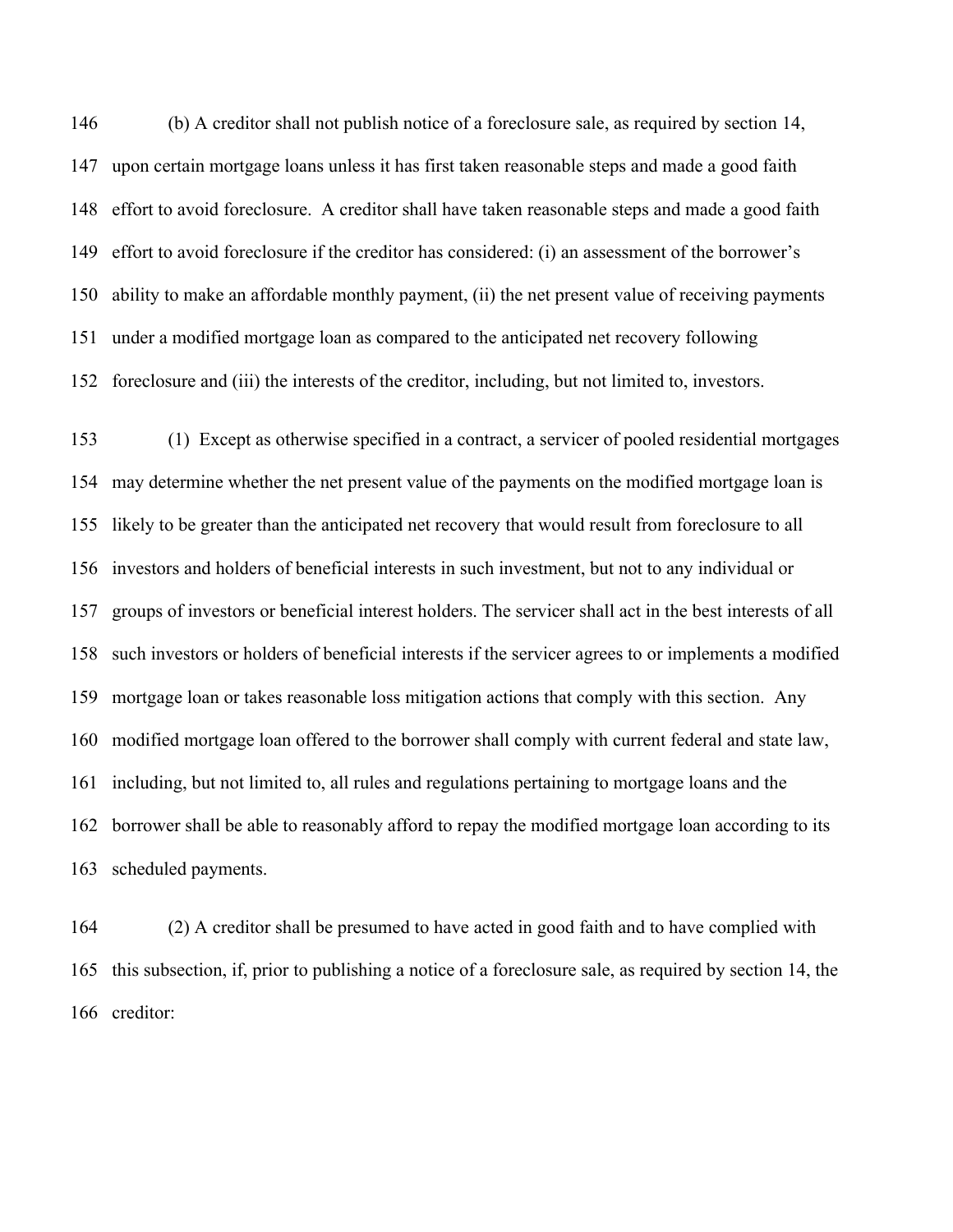(i) determines a borrower's current ability to make an affordable monthly payment;

 (ii) identifies a modified mortgage loan that achieves the borrower's affordable monthly payment, which may include 1 or more of the following: reduction in principal, reduction in interest rate or an increase in amortization period; provided however, that the amortization period shall not be more than a 15-year increase; provided further, that no modified mortgage loan shall have an amortization period that exceeds 45 years; and provided further, that the creditor shall provide to the borrower a good faith estimate detailing the actual costs of all principal and interest to be paid under the modification compared to the actual costs of all principal and interest to be paid under the existing mortgage;

 (iii) conducts a compliant analysis comparing the net present value of the modified mortgage loan and the creditor's anticipated net recovery that would result from foreclosure; provided, that the analysis shall be compliant if the analysis is in accordance with the formula presented in at least 1 of the following: (A) the home affordable modification program, (B) the Federal Deposit Insurance Corporation's loan modification program, (C) any modification program that a lender uses which is based on accepted principles and the safety and soundness of the institution and authorized by the National Credit Union Administration, the division of banks or any other instrumentality of the commonwealth, (D) the Federal Housing Administration or (E) a similar federal loan modification plan; and

 (iv) either (A) in all circumstances where the net present value of the modified mortgage loan exceeds the anticipated net recovery at foreclosure, agrees to modify the loan in a manner that provides for the affordable monthly payment; or (B) in circumstances where the net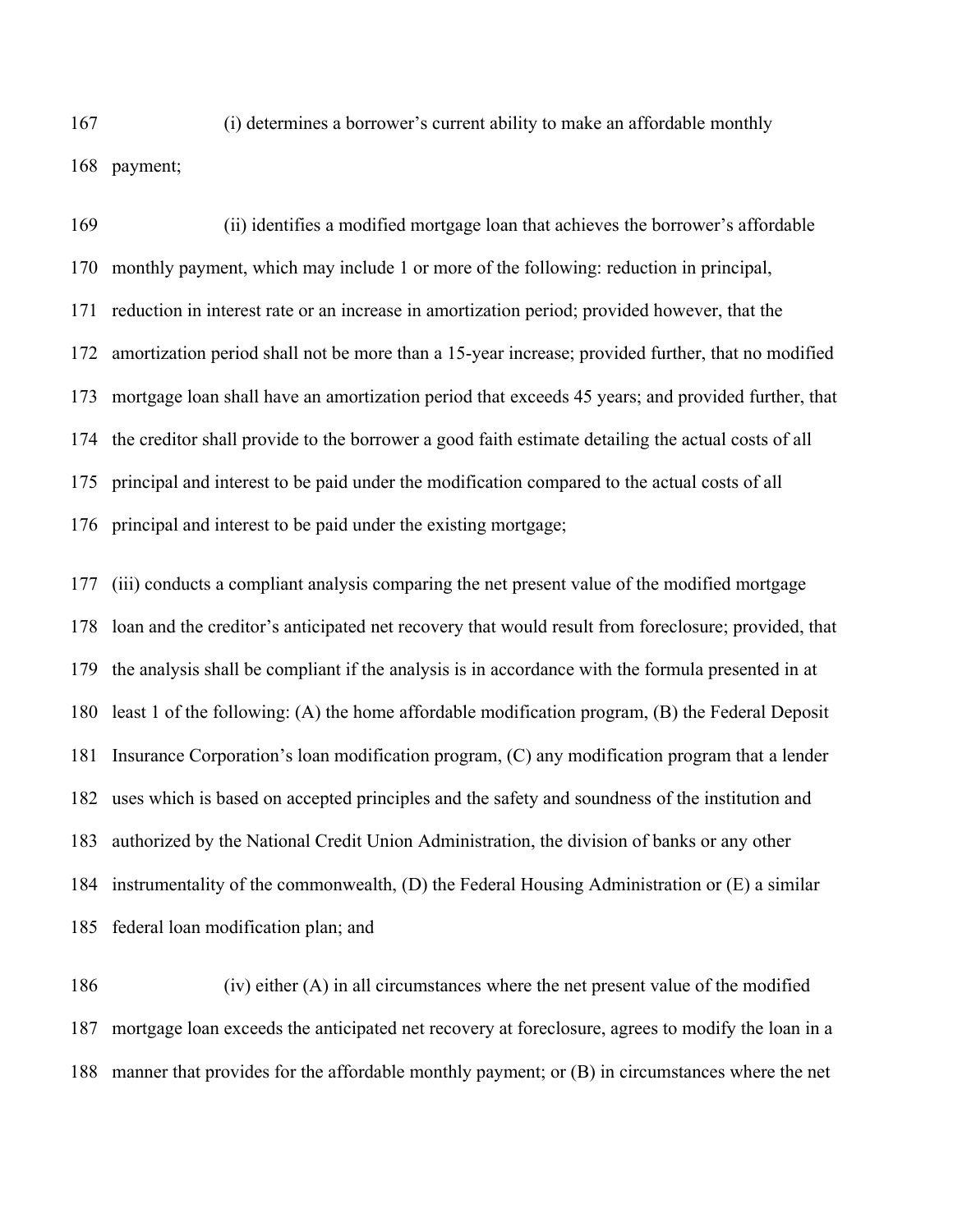present value of the modified mortgage loan is less than the anticipated net recovery of the foreclosure, or does not meet the borrower's affordable monthly payment, notifies the borrower that no modified mortgage loan will be offered and provides a written summary of the creditor's net present value analysis and the borrower's current ability to make monthly payments, after which the creditor may proceed with the foreclosure process in conformity with this chapter.

 (c) Under this section, for certain mortgage loans, the creditor shall send notice, concurrently with the notice required by subsection (g) of section 35A, of the borrower's rights to pursue a modified mortgage loan. Said notice shall be considered delivered to the borrower when sent by first class mail and certified mail or similar service by a private carrier to the borrower at the borrower's address last known to the mortgagee or anyone holding thereunder. A copy of said notice shall be filed with the attorney general. The process for determining whether a modified mortgage loan is offered shall take no longer than 150 days. Not more than 30 days following delivery of the notice as provided for in this subsection, a borrower who holds a certain mortgage loan shall notify a creditor of (i) the borrower's intent to pursue a modified mortgage loan which shall include a statement of the borrower's income and a complete list of total debts and obligations, as requested by the creditor, at the time of receipt of the notice, (ii) the borrower's intent to pursue an alternative to foreclosure, including a short sale or deed-in-lieu of foreclosure, (iii) the borrower's intent not to pursue a modified mortgage loan and pursue the right to cure period described in section 35A, (iv) the borrower's intent to waive the right to cure period and proceed to foreclosure or (v) the borrower's intent to participate in the Massachusetts foreclosure mediation program under section 35D. A borrower who holds a certain mortgage loan and fails to respond to the creditor within 30 days of delivery of the notice provided for in this subsection shall be considered to have forfeited the right to cure period and shall be subject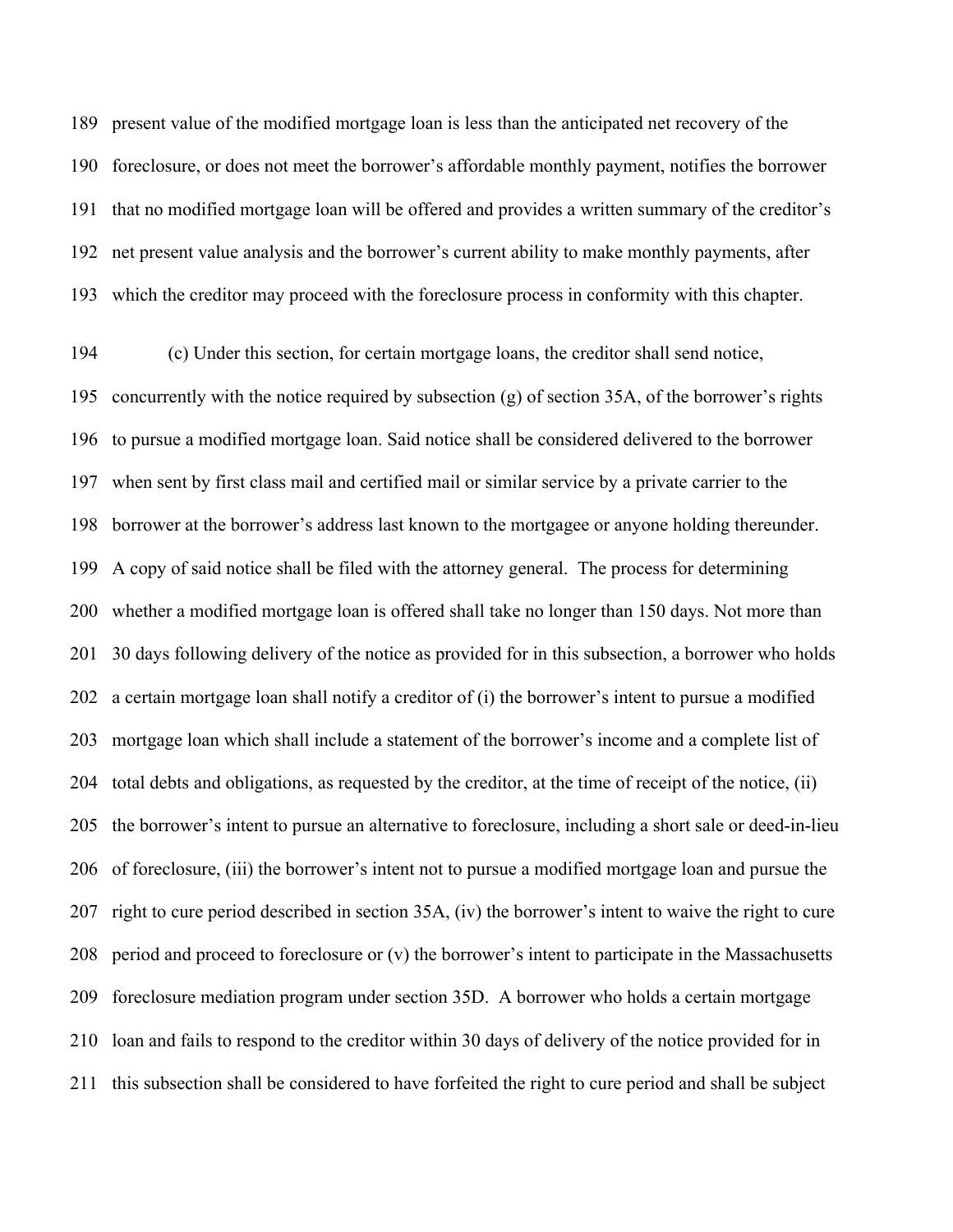to a right to cure period of 90 days. A borrower shall be presumed to have notified the creditor if the borrower provides proof of delivery through the United States Postal Service or similar carrier. Not more than 30 days following receipt of the borrower's notification that the borrower intends to pursue a modified mortgage loan, a creditor shall provide the borrower with its assessment, in writing, under subsection (b). The assessment shall include, but not be limited to: (i) a written statement of the borrower's income, debts and obligations as determined by the creditor, (ii) the creditor's net present value analysis of the mortgage loan, (iii) the creditor's anticipated net recovery at foreclosure, (iv) a statement of the interests of the creditor and (v) a modified mortgage loan offer under the requirements of this section or notice that no modified mortgage loan will be offered. If a creditor offers a modified mortgage loan, the offer shall include the first and last names and contact phone numbers of the creditor's representative; provided, that the creditor shall not assign more than 2 creditor's representatives responsible for negotiating and approving the terms of and modifying the mortgage loan. The assessment shall be provided by first class and certified mail. A creditor shall be presumed to have provided the assessment to the borrower if the creditor provides proof of delivery through the United States Postal Service or similar carrier. A borrower who receives a modified mortgage loan offer from a creditor shall respond within 30 days of receipt of the assessment and offer of a modified mortgage loan. The borrower may: (i) accept the offer of a loan modification as provided by the creditor, (ii) make a reasonable counteroffer or (iii) state that the borrower wishes to waive the borrower's rights as provided by this section and proceed to foreclosure. The borrower's response shall be in writing and, if a counteroffer is proposed, shall include substantiating documentation in support of the counteroffer. The response shall be provided by first class and certified mail. A borrower shall be presumed to have responded if the borrower provides proof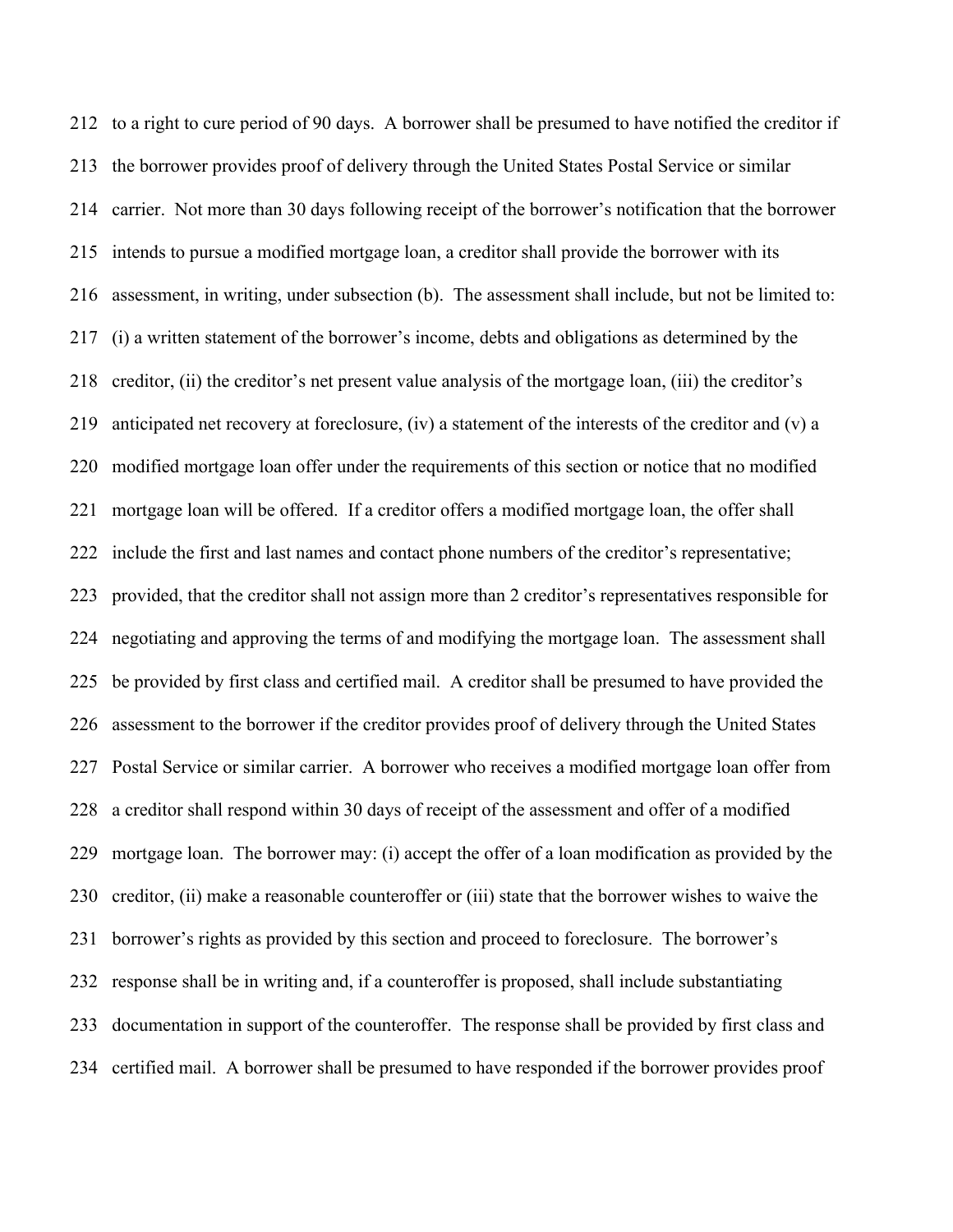of delivery through the United States Postal Service or similar carrier. A borrower who fails to respond to the creditor within 30 days of receipt of a modified mortgage loan offer shall be considered to have forfeited the 150 day right to cure period and shall be subject to a right to cure period of 90 days. Where a counteroffer is proposed, the creditor shall accept, reject or propose a counteroffer to the borrower within 30 days of receipt. Under this section, additional offers by both parties shall be considered during the right to cure period; provided, however, that a borrower may at any time state, in writing, that the borrower wishes to waive the borrower's rights as provided by this section and proceed to foreclosure. Nothing in this section shall be construed as preventing a creditor and a borrower from negotiating the terms of a modified mortgage loan by telephone or in person following the initial offer of a modified mortgage loan by a creditor; provided, however, that all offers, whether by a creditor or a borrower, shall be in writing and signed by the offeror. The right to a modified mortgage loan, as described in this section, shall be granted once during any 3-year period, regardless of the mortgage holder.

 (d) The notice required in subsection (c) shall, at a minimum, include the appropriate contact information for modification assistance within the office of the attorney general; provided, that, the notice shall be similar in substance and form to the notice promulgated by the division of banks under section 35A.

 (e) Nothing in this section shall prevent a creditor from offering or accepting an alternative to foreclosure, such as a short sale or deed-in-lieu of foreclosure, if the borrower requests such alternative, rejects a modified mortgage loan offer or does not qualify for a modified mortgage loan under this section.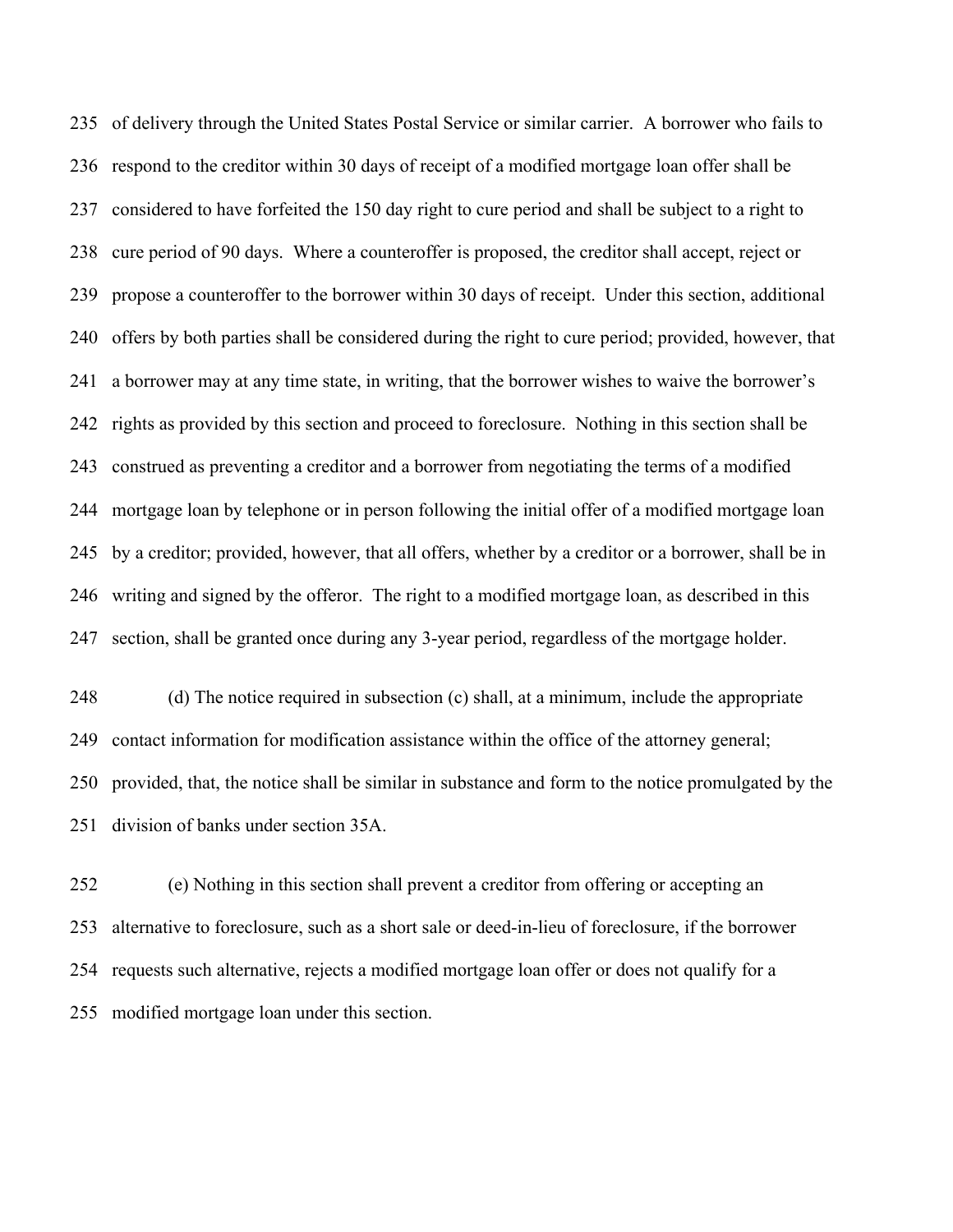(f) Prior to publishing a notice of a foreclosure sale, as required by section 14, the creditor, or if the creditor is not a natural person, an officer or duly authorized agent of the creditor, shall certify compliance with this section in an affidavit based upon a review of the creditor's business records. The creditor, or an officer or duly authorized agent of the creditor, shall record this affidavit with the registry of deeds for the county or district where the land lies.

 The affidavit certifying compliance with this section shall be conclusive evidence in favor of an arm's-length third party purchaser for value, at or subsequent to the resulting foreclosure sale, that the foreclosing party identified or referred to as the holder of the foreclosed mortgage in the affidavit has fully complied with this section and is entitled to proceed with foreclosure of the subject mortgage under the power of sale contained in the mortgage and any 1 or more of the foreclosure procedures authorized in this chapter; provided that, the arm's-length third party purchaser for value relying on such affidavit shall not be liable for any failure of the foreclosing party to comply and title to the real property thereby acquired shall not be set aside on account of such failure. The filing of such affidavit shall not relieve the affiant, or other person on whose behalf the affidavit is executed, from liability for failure to comply with this section, including by reason of any statement in the affidavit. For purposes of this subsection, the term "arm's-length, third party purchaser for value" shall include such purchaser's heirs, successors and assigns.

 (g) Within 30 days of the end of each calendar quarter of the completion of the loan modification process under this section, a creditor shall report the final outcome of each loan modification on all mortgage loans for which the creditor sent to a borrower a notice of the right to pursue a modified mortgage loan to the division of banks.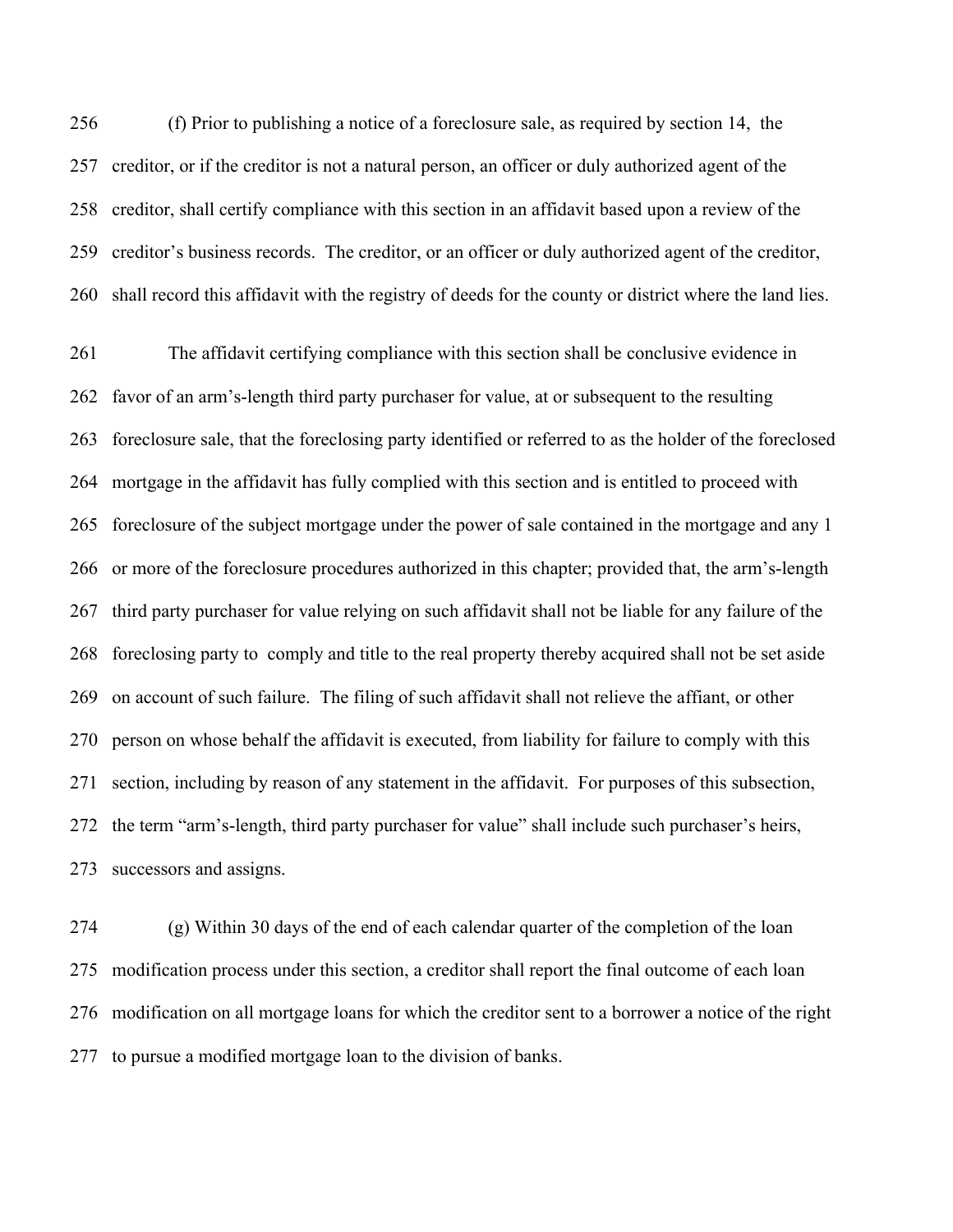(h) The division of banks shall adopt, amend or repeal regulations to aid in the administration and enforcement of this section, including the minimum requirements which constitute a good faith effort by the borrower to respond to the notice required under subsection (c); provided, that, such regulations may include requirements for reasonable steps and good faith efforts of the creditor to avoid foreclosure and safe harbors for compliance in addition to those under this section. The division of banks shall make any available net present value models accessible to all creditors.

 Section 35C. (a) As used in this section, the following words shall, unless the context clearly requires otherwise, have the following meanings:-

"Borrower", a mortgagor of a mortgage loan.

 "Creditor'', a person or entity that holds or controls, partially, wholly, indirectly, directly or in a nominee capacity, a mortgage loan securing a residential property, including, but not limited to, an originator, holder, investor, assignee, successor, trust, trustee, nominee holder, mortgage electronic registration system or mortgage servicer, including the Federal National Mortgage Association or the Federal Home Loan Mortgage Corporation. The term creditor shall also include any servant, employee or agent of a creditor.

 "Mortgage loan", a loan to a natural person made primarily for personal, family or household purposes secured wholly or partially by a mortgage on residential property.

 "Residential property", real property located in the commonwealth on which there is a dwelling house with accommodations for 4 or fewer separate households and occupied, or to be occupied, in whole or in part by the obligor on the mortgage debt; provided, however, that residential property shall be limited to the principal residence of a person; provided, further, that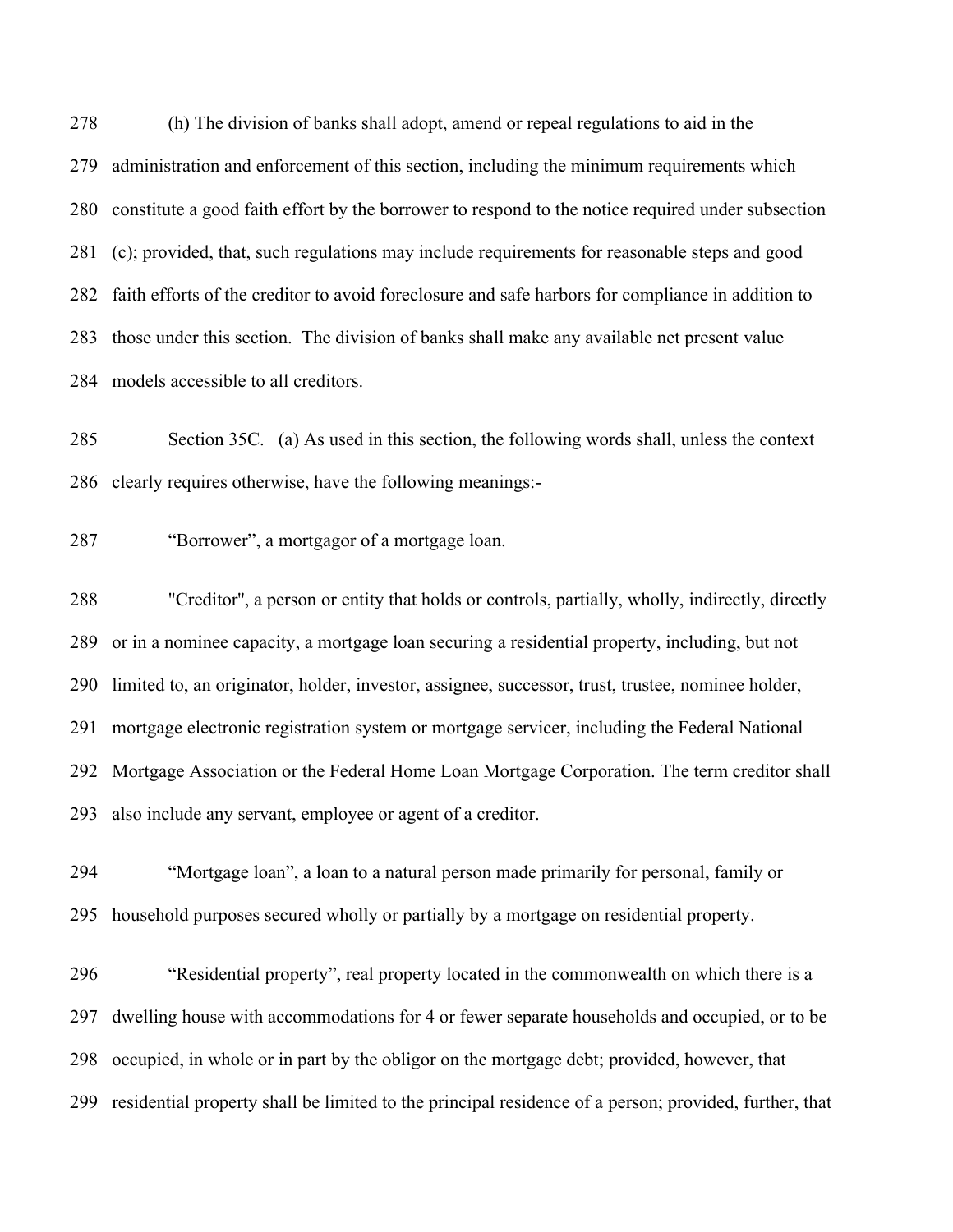residential property shall not include an investment property or residence other than a primary residence; and provided, further, that residential property shall not include residential property taken in whole or in part as collateral for a commercial loan.

 (b) A creditor shall not publish notice of foreclosure, under section 14, when the creditor knows or should know that such creditor is not the present holder of the mortgage loan, including, but not limited to, if the creditor is not the original mortgagee and commences foreclosure without possessing a valid written, signed and dated assignment evidencing the assignment of the mortgage.

 (c) A creditor violates this chapter if the creditor imposes upon a third party the cost of correcting, curing or confirming documentation relating to the sale, transfer or assignment of a mortgage loan, including, but not limited to, costs related to curative actions taken because a foreclosure was commenced without the creditor's possession of a valid, written, signed and dated assignment evidencing the assignment of the mortgage, in violation of section 14. A third party may recover all of the third party's costs including reasonable attorneys' fees for having to correct, cure or confirm documentation.

 (d) A creditor violates this chapter if the creditor makes statements to a state or federal court related to foreclosure or compliance with this chapter, orally or in writing, that it knows or should know are false, including, but not limited to, statements about the offering of a loan modification, the borrower's history of payments, the validity of the assignment of the mortgage loan, that the creditor is the record holder of the mortgage loan or the creditor's compliance with any other requirements of this chapter.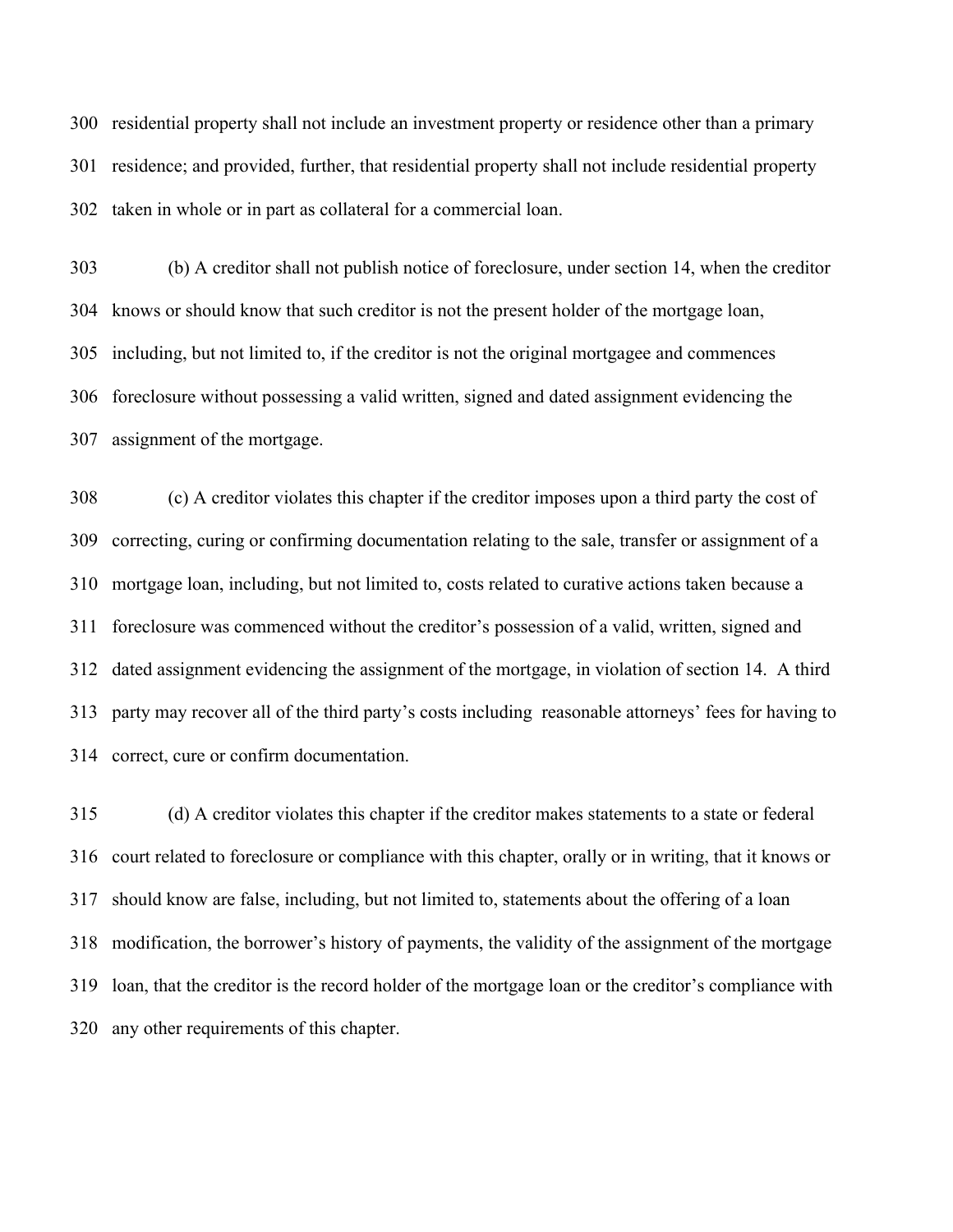(e) A creditor violates this chapter if the creditor imposes a fee upon a borrower for goods not rendered or services not performed in connection with a foreclosure.

 (f) No person shall give and no person shall accept any portion, split or percentage of any charge made or received for the rendering of a service in connection with a transaction involving a foreclosure upon a mortgage loan other than for services actually performed.

 (g) The division of banks may adopt, amend or repeal rules and regulations for the administration and enforcement of this section.

 (h) In all circumstances in which an offer to purchase either a mortgage loan or residential property is made by an entity with a tax-exempt filing status under section 501 (c )(3) of the Internal Revenue Code, or an entity controlled by an entity with such tax exempt filing status, no creditor shall require as a condition of sale or transfer to any such entity any affidavit, statement, agreement or addendum limiting ownership or occupancy of the residential property by the borrower and, if obtained, such affidavit, statement, agreement or addendum shall not provide a basis to avoid a sale or transfer nor shall it be enforceable against such acquiring entity or any real estate broker, borrower or settlement agent named in such affidavit, statement or addendum.

 Section 35D. (a) As used in this section, the following words shall, unless the context clearly requires otherwise, have the following meanings:-

"Borrower", a mortgagor of a mortgage loan.

 "Creditor", a person or entity that holds or controls, partially, wholly, indirectly, directly or in a nominee capacity, a mortgage loan securing an owner-occupied residential property, including,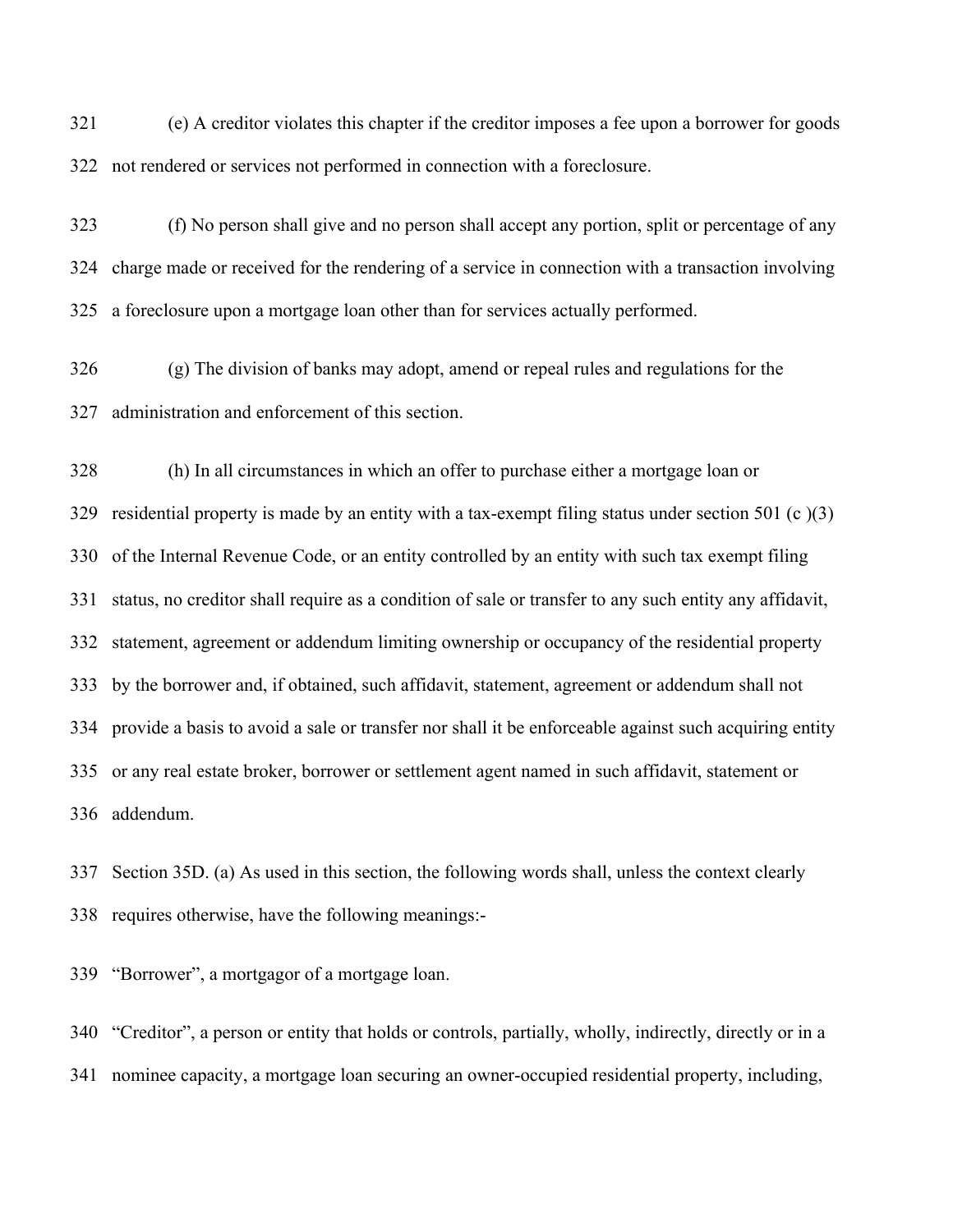but not limited to, an originator, holder, investor, assignee, successor, trust, trustee, nominee holder, mortgage electronic registration system or mortgage servicer, including the Federal National Mortgage Association or the Federal Home Loan Mortgage Corporation; provided, that "creditor" shall also include any servant, employee or agent of a creditor.

 "Creditor's representative", a person who has the authority to negotiate and approve the terms of and modify a mortgage loan, under a servicing agreement.

 "Modified mortgage loan", a mortgage modified from its original terms including, but not limited to, a loan modified under 1 of the following: (i) the Home Affordable Modification Program (ii) the Federal Deposit Insurance Corporation's Loan Modification Program, (iii) any modification program that a lender uses which is based on accepted principles and the safety and soundness of the institution and authorized by the National Credit Union Administration, the division of banks or any other instrumentality of the commonwealth, (iv) the Federal Housing Administration or (v) a similar federal loan modification plan.

 "Mortgage loan", a loan to a natural person made primarily for personal, family or household purposes secured wholly or partially by a mortgage on residential property.

 "Net present value", the present net value of a residential property based on a calculation using 1 of the following: (i) the federal home affordable modification program base net present value model, (ii) the Federal Deposit Insurance Corporation's loan modification program, (iii) the Massachusetts Housing Finance Agency's loan program used solely by the agency to compare the expected economic outcome of a loan with or without a modified mortgage loan or (iv) any model approved by the division of banks to consider the total present value of a series of future cash flows relative to a mortgage loan.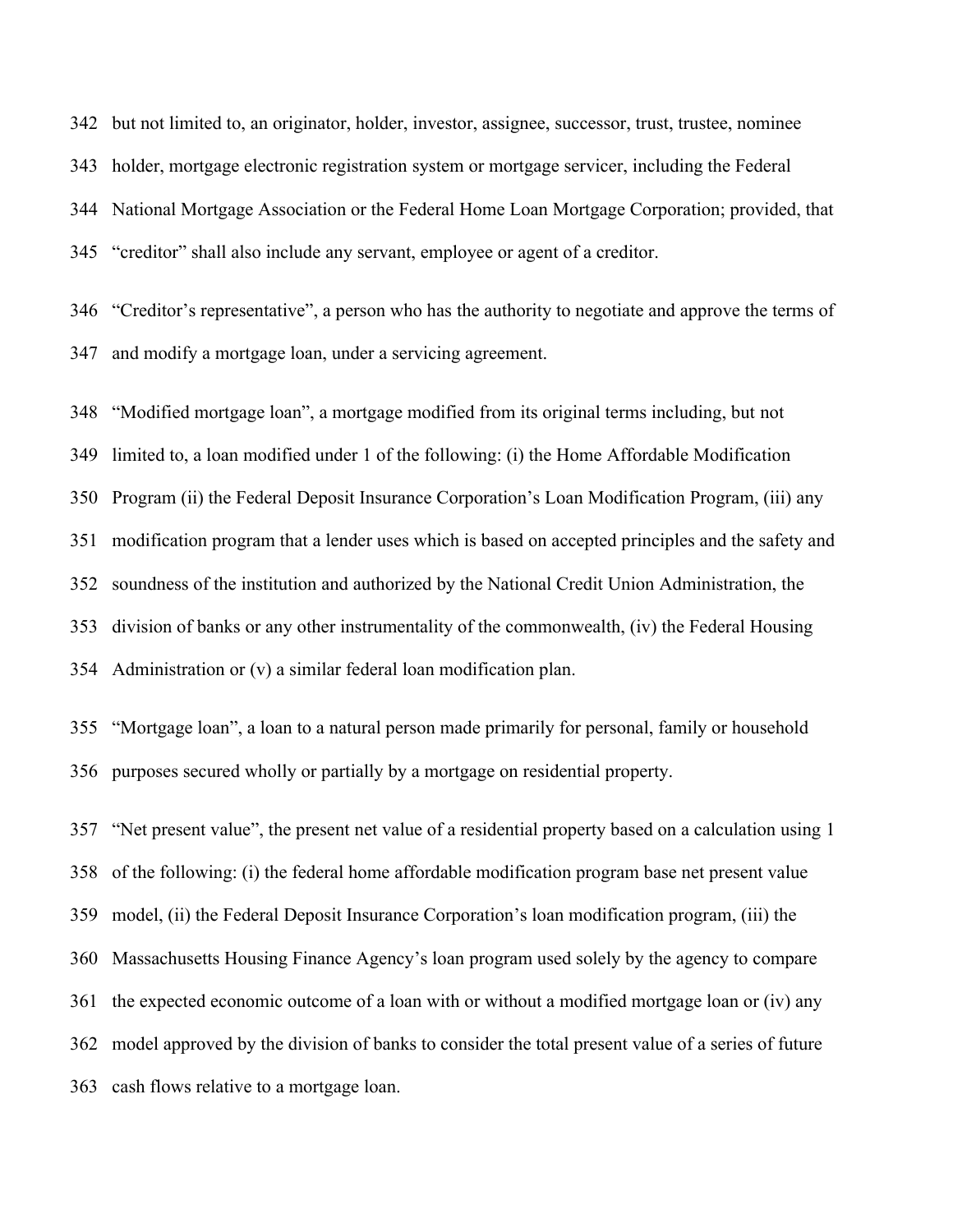"Residential property", real property located in the commonwealth, on which there is a dwelling house with accommodations for 4 or fewer separate households and occupied, or to be occupied, in whole or in part by the obligor on the mortgage debt; provided, however, that residential property shall be limited to the principal residence of a person; provided, further, that residential 368 property shall not include an investment property or residence other than a primary residence; provided, further, that residential property shall not include residential property taken in whole or in part as collateral for a commercial loan.

 (b) There shall be a Massachusetts foreclosure mediation program administered by the Massachusetts office of public collaboration at the University of Massachusetts at Boston.

 (c) A creditor shall, concurrently with the notice sent to the borrower of residential property under section 35A, give notice to the borrower of the borrower's right to participate in the Massachusetts foreclosure mediation program by attaching to the right to cure default notice (i) notice of the availability of foreclosure mediation, in such form as the office of public collaboration prescribes and (ii) a foreclosure mediation request form, in such form as the office of public collaboration prescribes. The notice shall include a declaration in the 5 most common languages other than English, appearing on the first page and stating: "This is an important notice regarding a possible foreclosure on your home. Have it translated immediately."

 A borrower may request foreclosure mediation by submitting the foreclosure mediation request form to the creditor not more than 30 days after receipt of the notice.

 (d) An in-person mediation session shall be conducted by a neutral third-party mediator between the borrower, the borrower's representative or housing counselor and the creditor's representative, who shall have the authority to negotiate an alternative to foreclosure, including,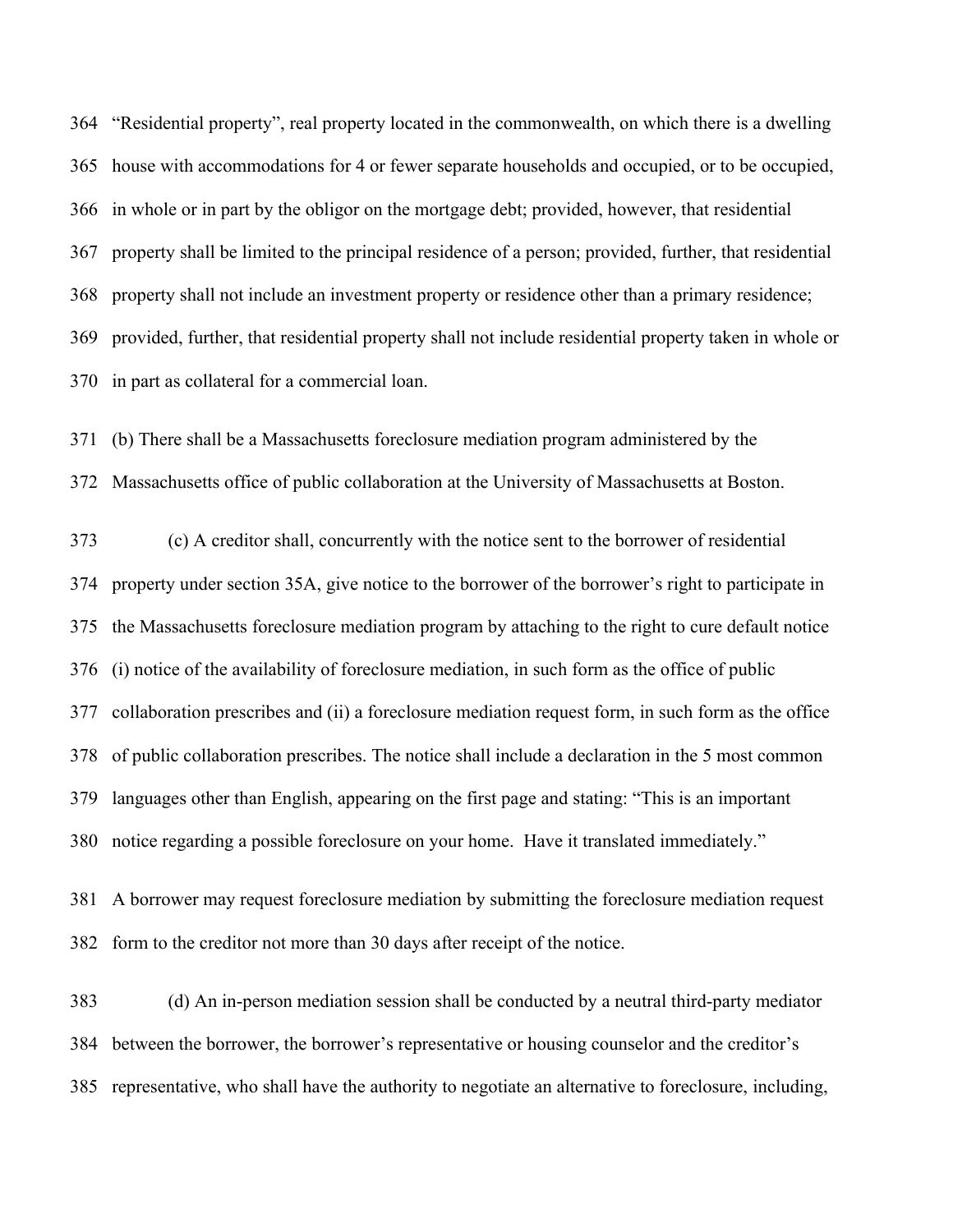but not limited to, (i) a modified mortgage loan, (ii) a reduction in principal, (iii) a reduction in interest rate or (iv) an increase in the amortization period of the mortgage loan; provided, however, that an alternative form of meeting may be mutually agreed upon by the mortgagor, the mortgagee and the mediator. As early as possible, but not later than 5 days before the scheduled mediation, the creditor shall provide proof of ownership, a written net present value analysis and the creditor's anticipated net recovery at foreclosure to the borrower and the Massachusetts foreclosure mediation program. When required, the creditor shall bring additional documents supporting the net present value analysis to the mediation session. If the initial mediation does not result in an agreement, the parties may agree to a second mediation session. If mediation results in an agreement, the borrower shall have not fewer than 7 days to review and sign the mediation agreement and return it to the Massachusetts foreclosure mediation program and the creditor. Not later than 5 days after the mediation session is complete, the mediator shall write a report setting forth the result of the mediation and send a copy of the report to the borrower and the creditor. The mediation period shall conclude not more than 120 days after the borrower elects to participate in mediation. The right to foreclosure mediation under this section shall be granted once during any 3-year period, regardless of the mortgage holder.

 (e) If the borrower does not elect to participate in mediation and does not pursue a modified mortgage loan under section 35B, if eligible, foreclosure may proceed under this chapter. If a borrower elects to participate in the Massachusetts foreclosure mediation program, a creditor shall not accelerate the note or otherwise initiate foreclosure proceedings unless the mediator has certified that the creditor participated in the Massachusetts foreclosure mediation program and engaged in mediation in good faith, made all reasonable efforts to find an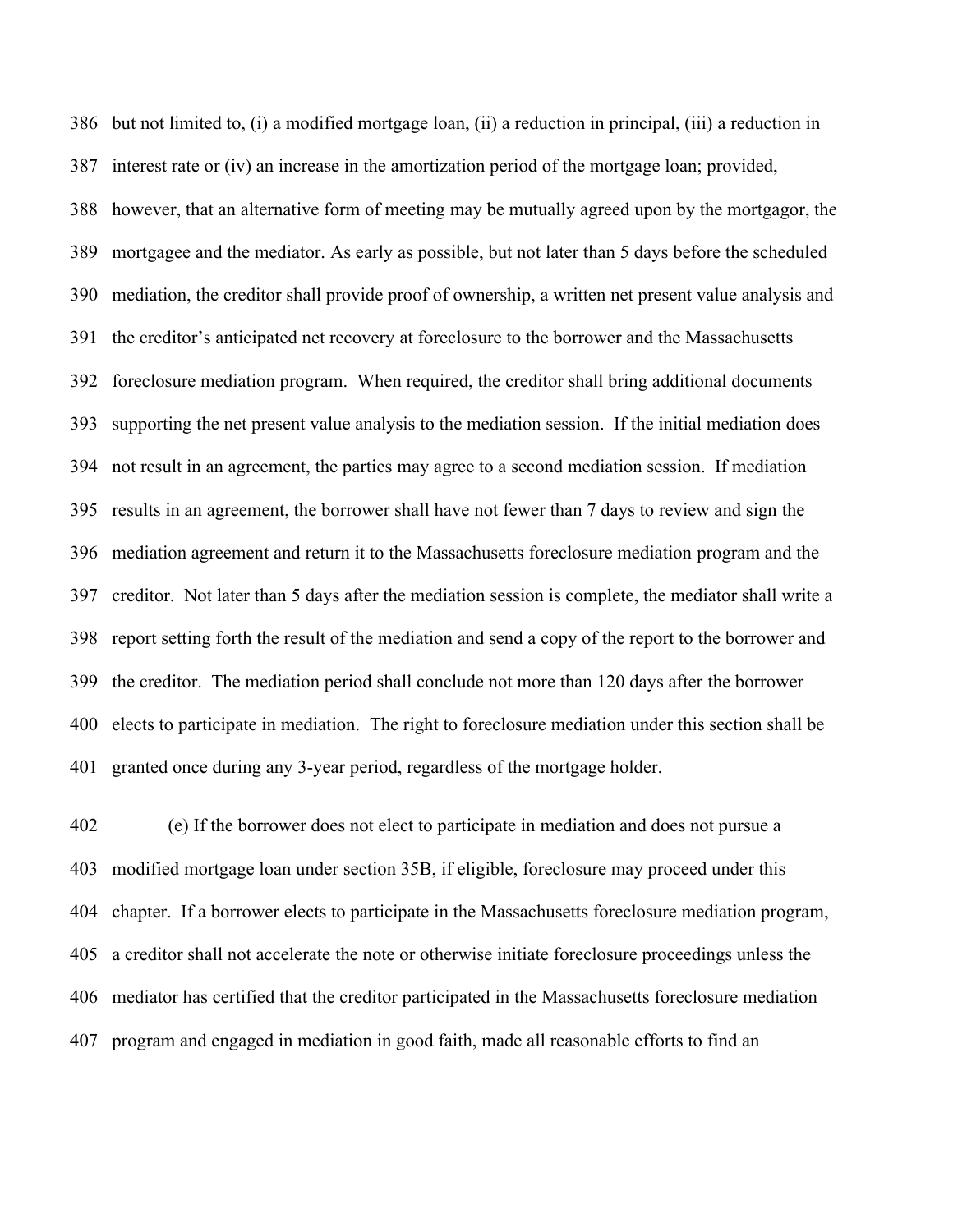alternative to foreclosure and any agreement is in full compliance with all state and federal guidelines.

 (f) Any costs necessary to establish and operate the Massachusetts foreclosure mediation program shall be borne by the parties to the mediation under the guidelines developed under subsection (g) and by a \$50 surcharge on the filing fee for foreclosure complaints filed under the Servicemembers Civil Relief Act. A borrower's portion of the mediation fee shall not exceed 15 per cent of the total cost of the mediation. A borrower's inability to pay for mediation shall not be a bar to participation in the Massachusetts foreclosure mediation program.

 (g) The Massachusetts office of public collaboration shall develop guidelines for the mediation process, subject to approval by the attorney general.

 (h) The borrower's or creditor's rights or defenses in the foreclosure action are not waived by participating in the foreclosure mediation program.

 (i) Nothing in this section shall require a creditor to modify a mortgage or change the terms of payment of a mortgage.

 SECTION 2A. Section 13 of chapter 258 of the acts of 2010 is hereby amended by striking out the date "August 1, 2012" and inserting in place thereof the following date:- "August 1, 2014".

 SECTION 2B. There is hereby established a task force to consist of 13 members; 1 of whom shall be a representative of the Massachusetts Bankers Association; 1 of whom shall be the attorney general, or a designee; 2 of whom shall be the chairs of the joint committee on housing; 2 of whom shall be the chairs of the joint committee on financial services; 2 of whom shall be the chairs of the joint committee on the judiciary; and 5 of whom shall be appointed by the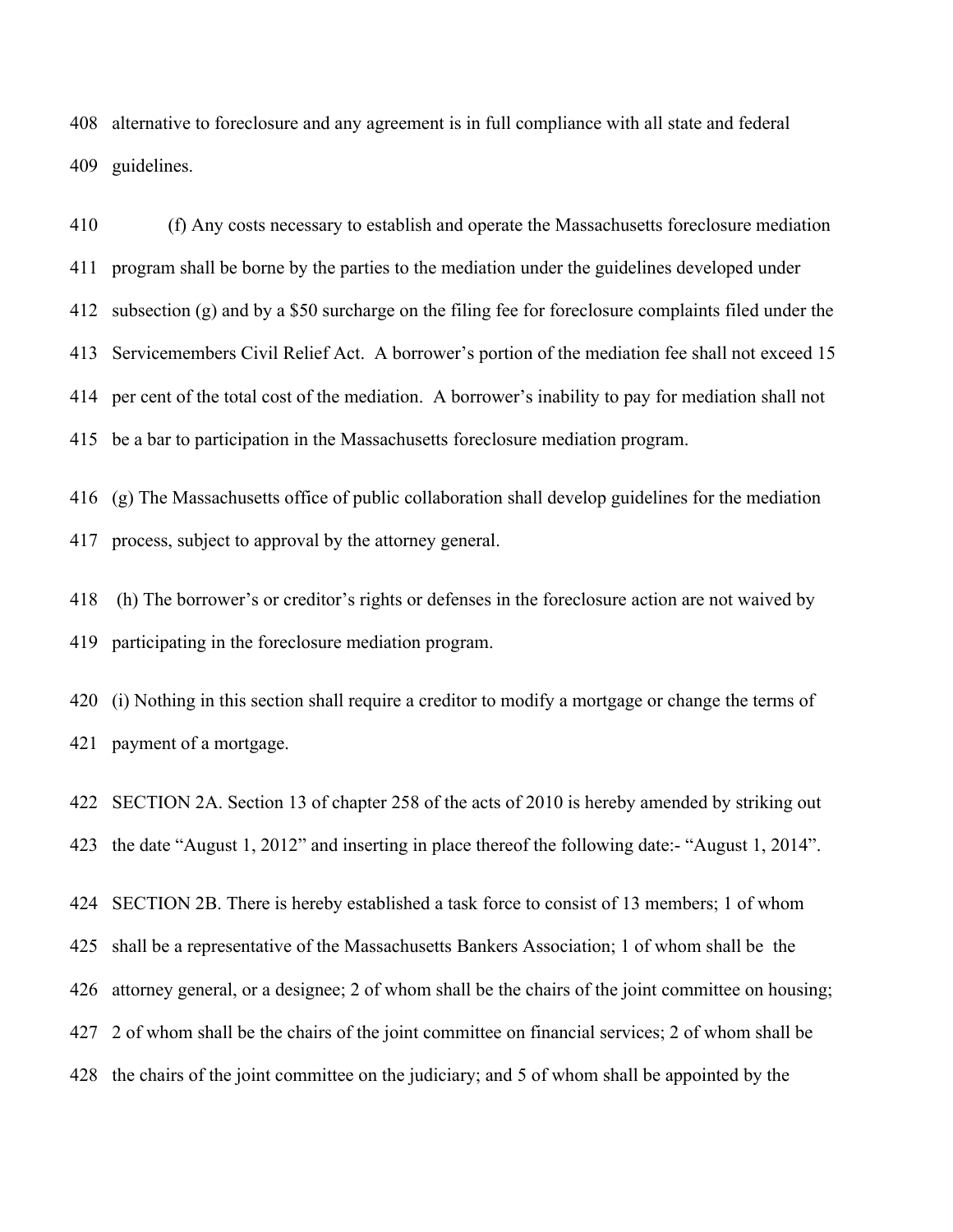governor, 2 of whom shall be representatives of a legal organization which represents consumers or homeowners in the commonwealth. The task force shall study ways in which the commonwealth can encourage the prevention of unnecessary vacancies following foreclosures. This shall include, but not be limited to, the feasibility of allowing a foreclosed homeowner to continue to occupy the foreclosed property, in whole or in part, until a binding purchase and sale agreement has been executed with a purchaser who intends to occupy the housing accommodation as such purchaser's primary residence and who is not a foreclosing owner. The task force shall study the feasibility in which these situations would be subject to landlord/tenant law in the commonwealth and where the foreclosure sale purchaser may initiate eviction proceedings against the foreclosed homeowner under the chapter 239 of the General Laws in possession of the property.

 SECTION 3. The division of banks shall, in consultation with the attorney general, annually track the final outcome of the loan modification process on all certain mortgage loans for which the creditor sent to a borrower a notice of the right to pursue a modified mortgage loan under section 35B of chapter 244 of the General Laws and provide a report of said results to the joint committee on financial services within 90 days of the end of each calendar year.

 SECTION 4. The division of banks shall adopt, amend or repeal regulations to aid in the administration and enforcement of section 35B of chapter 244 of the General Laws, including the minimum requirements which constitute a good faith effort by the borrower to respond to the notice required under subsection (c) of said section 35B of said chapter 244; provided, that, such regulations may include requirements for reasonable steps and good faith efforts of the creditor to avoid foreclosure and safe harbors for compliance in addition to those under said section 35B of said chapter 244.